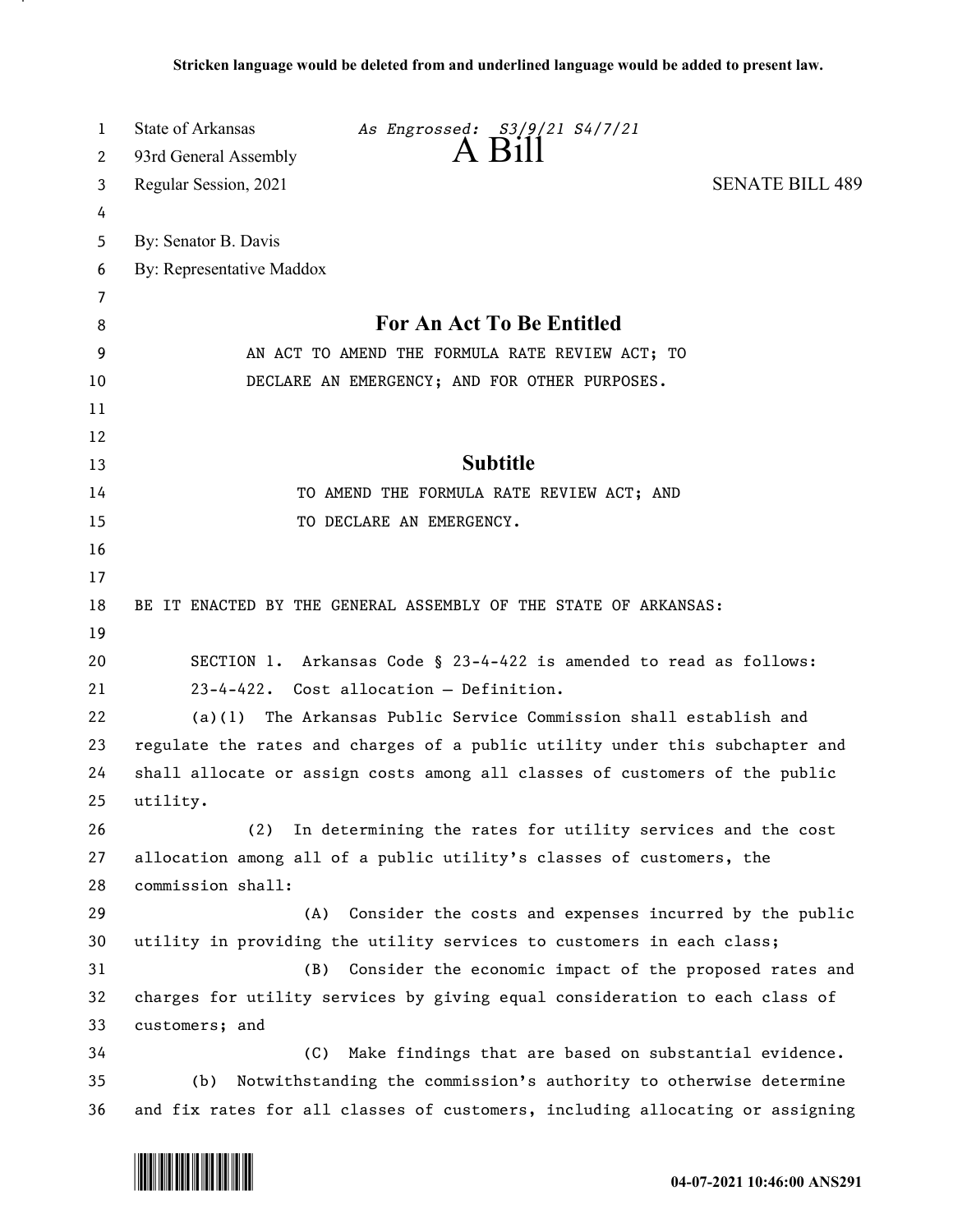costs and designing rates, if the commission finds that it will be beneficial to economic development or the promotion of employment opportunities, and that it will result in just and reasonable rates for all classes of customers, the commission shall determine rates and charges for utility services that:

 (1) For the class of customers with the highest level of consumption per customer which has rates that include a demand component, and 8 any successors to such class, as they existed on January 1, 2015 January 1, 2021, ensure that all costs and expenses related to demand and capacity are identified and allocated on a demand basis and recovered from customers in those classes through a demand rate component and not through a volumetric rate component unless the commission determines that the rates should be adjusted under subsections (e) and (f) of this section;

 (2) For the retail jurisdiction rate classes, ensure that: (A) All electric utility production plant, production- related costs, nonfuel production-related costs, purchased capacity costs, and any energy costs incurred resulting from the electric utility's environmental compliance are classified as production demand costs; and

 (B)(i) Production demand costs are allocated to each customer class pursuant to the average and excess method shown in Table 4-10B on page 51 of the 1992 National Association of Regulatory Utility Commissioners Electric Utility Cost Allocation Manual, as it existed on 23 January 1, 2015 January 1, 2021, using the average of the four (4) monthly coincident peaks for the months of June, July, August, and September for each 25 class for the coincident peak referenced in Table 4-10B of the manual 1992 National Association of Regulatory Utility Commissioners Electric Utility 27 Cost Allocation Manual, as it existed on January 1, 2015 January 1, 2021, or 28 any subsequent version of the manual National Association of Regulatory Utility Commissioners Electric Utility Cost Allocation Manual to the extent it produces an equivalent result.

 (ii) Subdivision (b)(2)(B)(i) of this section does not prescribe an allocation for a wind production plant; and (3)(A)(i) For purposes of allocation of natural gas distribution plant costs, including costs in distribution mains and related distribution plant expenses, among the state's retail jurisdiction rate classes, ensure that each natural gas public utility classifies all natural gas distribution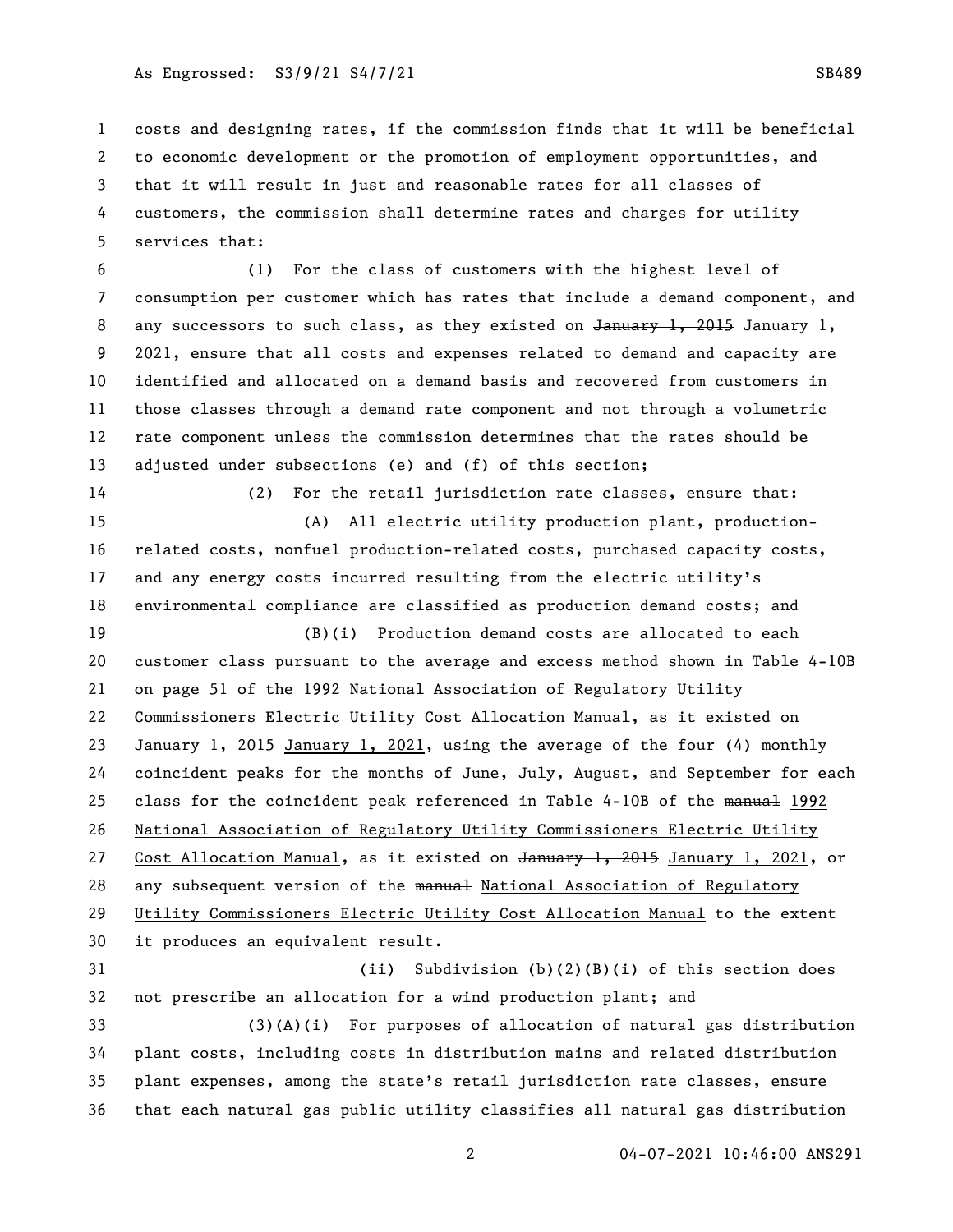plant costs as customer-related or capacity-related. (ii) For purposes of subdivision (b)(3)(A)(i) of this section, the natural gas distribution plant costs shall include: (a) Amounts charged to account numbers 374 through 387, as defined under the account numbering system in the Uniform System of Accounts prescribed for natural gas public utilities by the rules of the commission; and (b) Related depreciation, return on investment, property insurance and taxes, excluding state and federal income taxes, and fixed operation and maintenance expense charged to account numbers 870 through 894, as defined under the account numbering system in the Uniform System of Accounts prescribed for natural gas public utilities by the rules of the commission, including all labor-related costs for the expenses described in this subdivision (b)(3)(A). (iii) To develop a cost allocation method under this section for natural gas utilities, the commission shall use the Gas Distribution Rate Design Manual, June 1989 edition, as prepared by the National Association of Regulatory Utility Commissioners, as it existed on 19 January 1, 2015 January 1, 2021, or any subsequent version of the manual Gas Distribution Rate Design Manual, to the extent it produces an equivalent result. (B)(i) The customer-related natural gas distribution plant costs shall be allocated to each customer class based on the number of customers in each class. (ii) The customer-related portion of natural gas distribution plant costs related to account numbers 374 through 376, as defined under the account numbering system in the Uniform System of Accounts prescribed for natural gas public utilities by the rules of the commission, shall be the percentage of the average cost of all mains that is represented by the average cost of the minimum size main and computed using a cost allocation method based upon the predominant size main that is installed by the natural gas public utility that is at least two inches (2") in diameter, with the investment costs of the predominant size mains set as the minimum size. (iii) The customer-related portion of natural gas distribution costs related to account numbers 377 through 387, as defined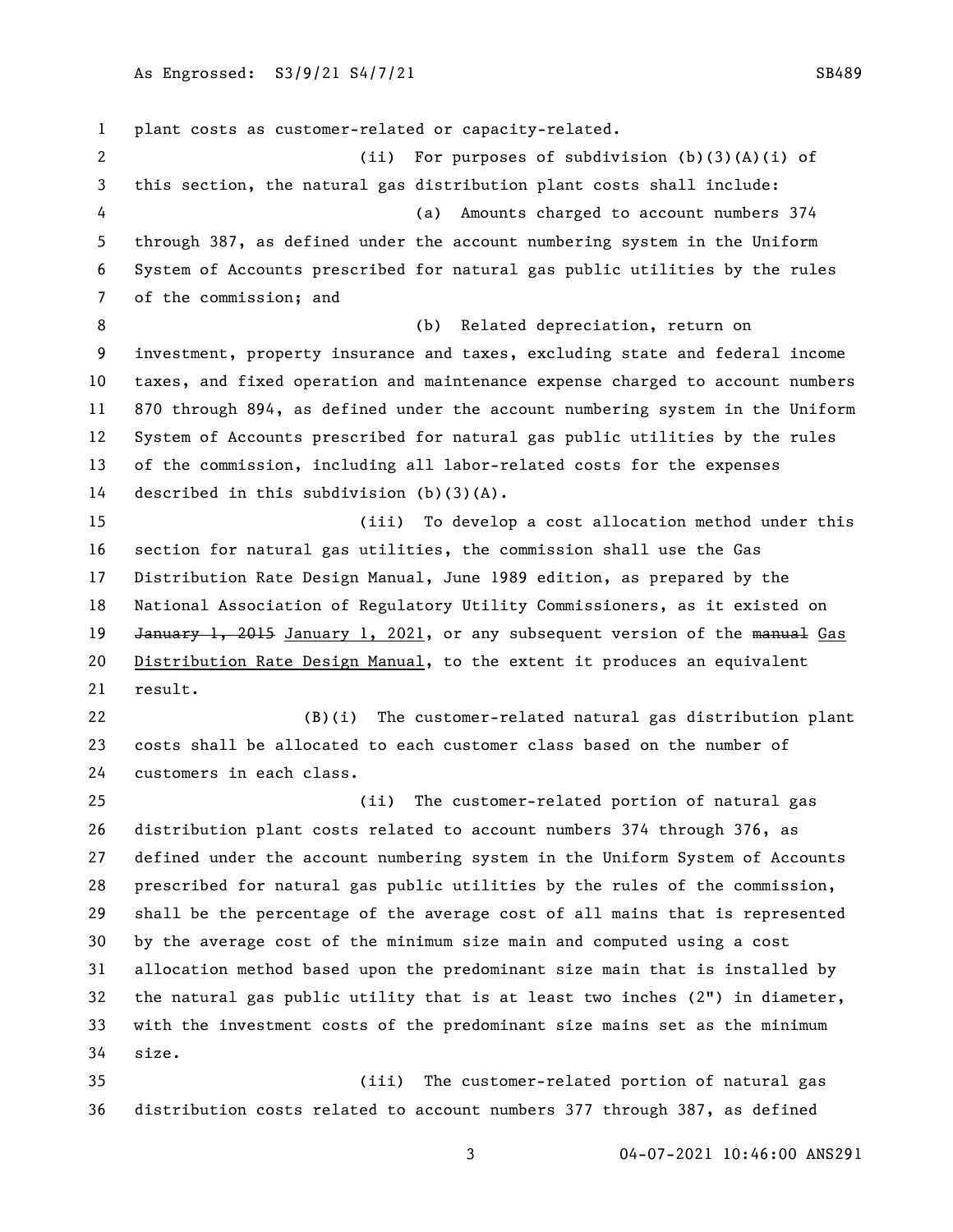under the account numbering system in the Uniform System of Accounts prescribed for natural gas public utilities by the rules of the commission, shall be computed using a study that reflects the investments required to

 meter, regulate, and connect each class of customers to the natural gas utility's system.

 (iv) Any remaining natural gas distribution plant costs shall be classified as capacity-related costs.

 (C)(i) Except for natural gas distribution plant costs related to account numbers 380 through 385, as defined under the account numbering system in the Uniform System of Accounts prescribed for natural gas public utilities by the rules of the commission, the natural gas distribution plant costs classified as capacity-related costs shall be allocated to the customer classes based on the contribution to peak day demand that is made by each customer class.

 (ii) As used in subdivision (b)(3)(C)(i) of this section, "peak day demand" means the computed quantity of gas that would be supplied to each customer class calculated using the coldest day in a recent thirty-year period for each gas utility.

 (c) In an application for a general change or modification in a public utility's rates and charges under this subchapter:

 (1) A public utility may present evidence that demonstrates that the implementation of rates under subsection (b) of this section will result in rates that will be beneficial to economic development or the promotion of employment opportunities and result in just and reasonable rates for all classes of customers; and

 (2) A public utility shall present evidence of whether or not rate design in subdivision (b)(1) of this section results in an increase to the base rate charges that are billed to customers in the affected class of more than ten percent (10%) as compared to the then currently approved base rate charges of the applicable rate schedules.

 (d)(1) Unless the commission adjusts the rates under subsection (e) or subsection (f) of this section, the commission shall by order establish and design rates, allocate or assign costs to all classes of customers, and regulate the rates for each class of customers of a public utility according to this section except as limited *under § 23-4-1205(c)(3)(B), § 23-4-1207(d), and* § 23-4-1208(a)(2)(B) and (C).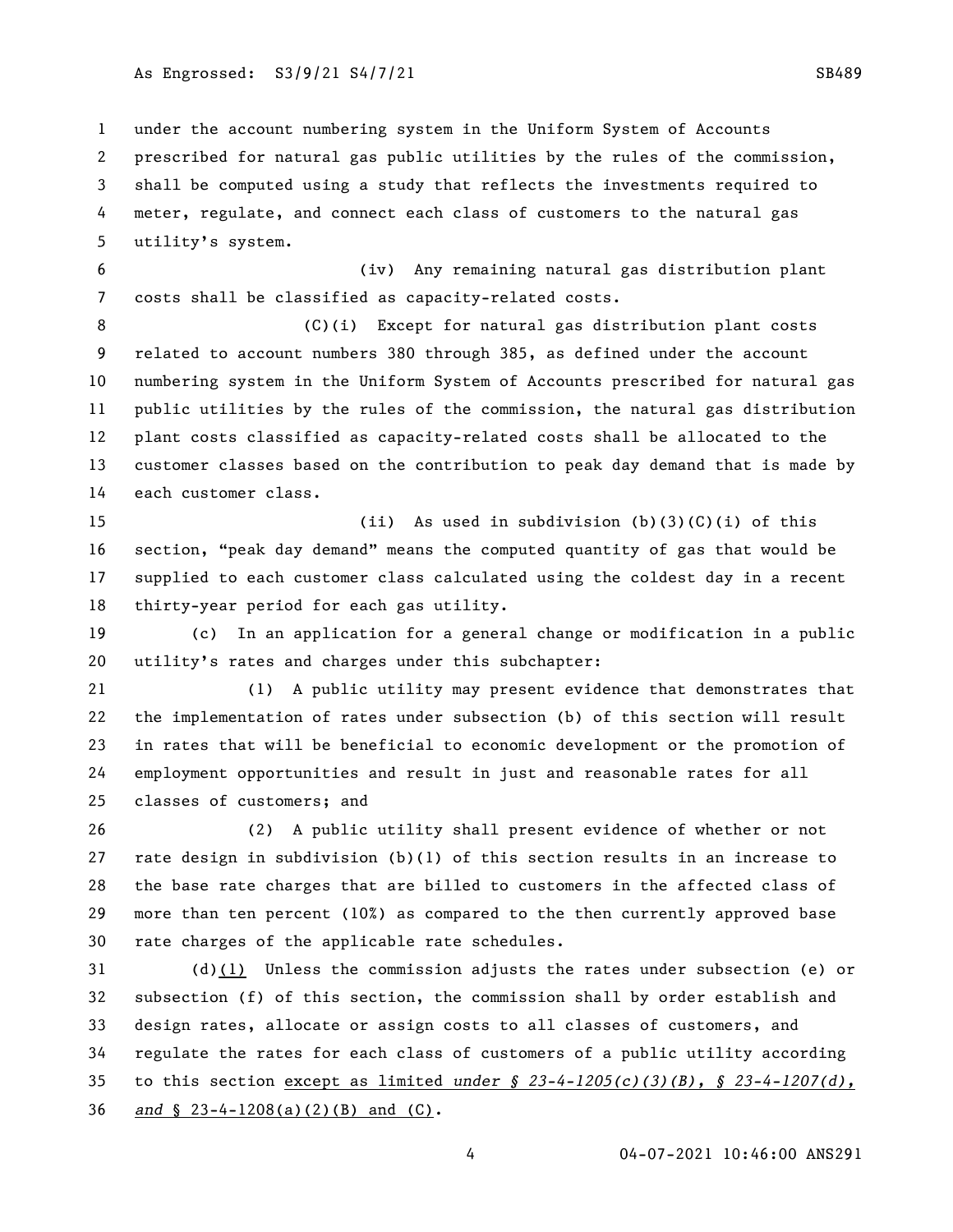| 1              | (2) For an electric utility whose class of customers with the                    |
|----------------|----------------------------------------------------------------------------------|
| $\overline{2}$ | highest level of consumption per customer that has rates that include a          |
| 3              | demand component, and any successors to such a class, as they existed on         |
| 4              | January 1, 2021, has an annual usage for the class as a whole in excess of       |
| 5              | five million megawatt hours (5,000,000 MWh), and if the electric utility has     |
| 6              | a formula rate review approved and in effect under $\S$ 23-4-1208(a)(1) on or    |
| 7              | before March 15, 2021:                                                           |
| 8              | The commission shall determine rates and charges for<br>(A)                      |
| 9              | utility services in accord with $\S$ 23-4-422(b)(1) and (2) without regard to    |
| 10             | any findings described in § 23-4-422; and                                        |
| 11             | The commission shall not adjust the rates under<br>(B)                           |
| 12             | subsection (e) or subsection (f) of this section, except as provided in $\S$ 23- |
| 13             | $4-1207(d)$ and $\int$ 23-4-1208(a)(2)(B) and (C).                               |
| 14             | (e) Pursuant to the commission's authority to otherwise determine and            |
| 15             | fix rates for all classes of customers, including allocating or assigning        |
| 16             | costs and designing rates, the commission may adjust rates under subdivisions    |
| 17             | $(b)(2)$ and $(3)$ of this section if the commission finds:                      |
| 18             | It is in the public interest;<br>(1)                                             |
| 19             | It is necessary to produce just and reasonable rates; or<br>(2)                  |
| 20             | (3)<br>Implementation of rates under subdivisions $(b)(2)$ and $(3)$ of          |
| 21             | this section will result in rates that are not beneficial to economic            |
| 22             | development or the promotion of employment opportunities.                        |
| 23             | If implementation of rates under subdivision $(b)(1)$ of this<br>(f)             |
| 24             | section will result in an increase in the base rate charges billed to            |
| 25             | customers in the affected class of more than ten percent $(10o)$ as compared to  |
| 26             | the currently approved base rate charges of the applicable rate schedules,       |
| 27             | the commission may adjust the rates to ensure that the greatest increase in      |
| 28             | the base rate charges billed to customers in the affected class is ten           |
| 29             | percent (10%) as compared to the then currently approved base rate charges of    |
| 30             | the applicable rate schedules.                                                   |
| 31             | If the commission makes any adjustment under subsections (e) and<br>(g)          |
| 32             | (f) of this section, the commission shall provide in an order the rationale      |
| 33             | for determining that rates under subsection (b) of this section may not be       |
| 34             | just and reasonable and the rationale for determining that the rates adjusted    |
| 35             | in the order of the commission are just and reasonable and in the public         |
| 36             | interest. The commission shall make its findings based on substantial            |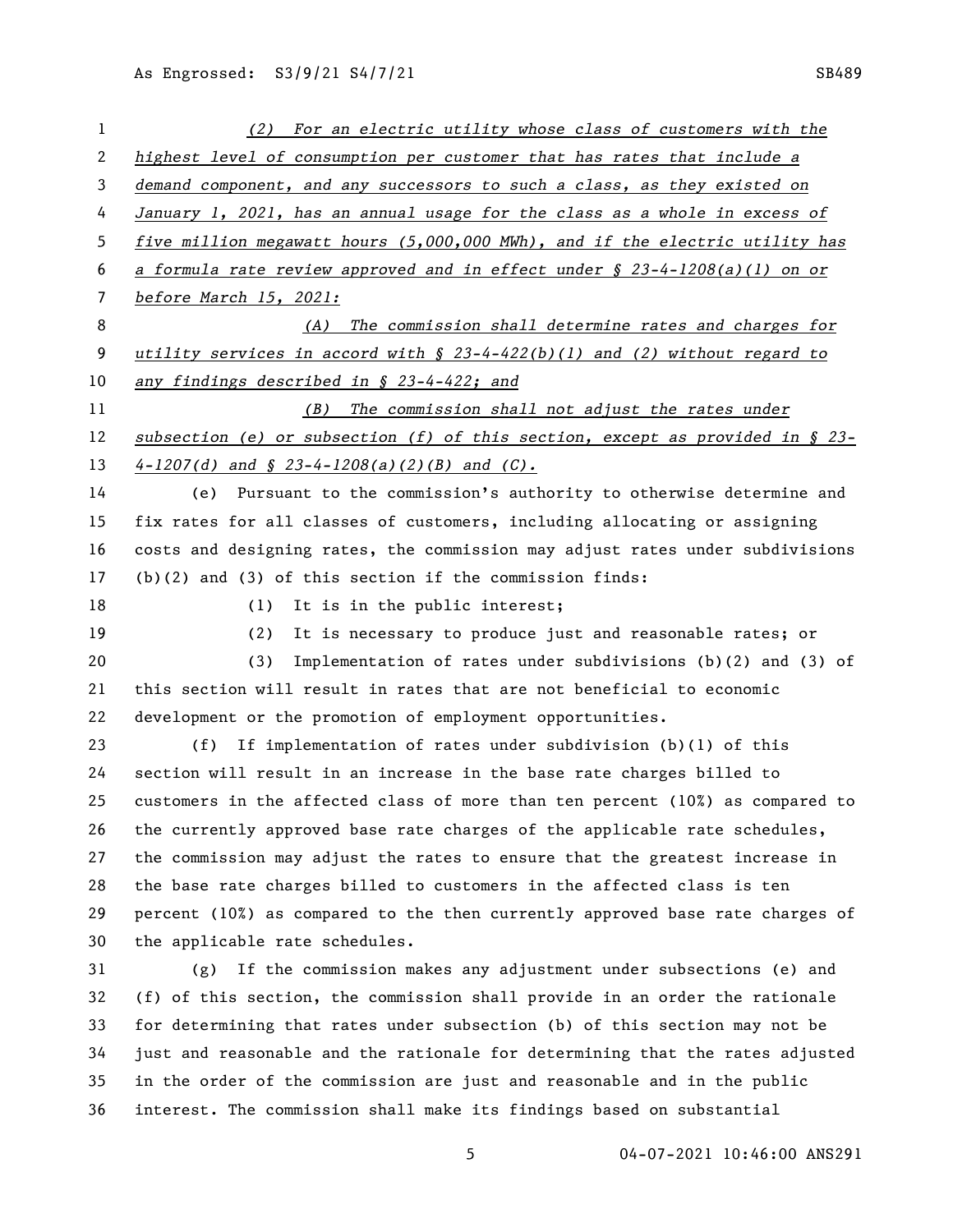evidence. (h) An electric cooperative corporation established under the Electric Cooperative Corporation Act, § 23-18-301 et seq., is not subject to this section. (i) Effective March 27, 2015, the cost allocation provisions of this section shall apply to any pending application for a change in general rates and charges. SECTION 2. Arkansas Code *§ 23-4-1205(c)*, concerning the procedure for a rate change under the Formula Rate Review Act, is amended to read as *follows: (c)(1)(A) A An electric or natural gas public utility that has filed a notice of intent or has an application for a general change in rates and charges pending under § 23-4-401 et seq. that contains a notice of election to be regulated under a formula rate review effective March 27, 2015, shall be regulated under this subchapter. (B)(i) A water or sewer public utility that has filed a notice of intent or has an application for a general change in rates and charges pending under § 23-4-401 et seq. that contains a notice of election to be regulated under a formula rate review effective March 27, 2015, may request that the water or sewer public utility be regulated under this subchapter. (ii) Upon a public interest determination, the commission may authorize the water or sewer public utility's request under subdivision (c)(1)(B)(i) of this section to be regulated under this subchapter. (2)(A) A public utility shall not file for an initial formula rate review until at least one hundred eighty (180) days after rates have become effective pursuant to the final order on the application for a general change in rates. (B) A public utility that has filed a notice of intent or has an application for a general change in rates and charges pending under § 23-4-401 et seq. that contains a notice of election to be regulated under a formula rate review effective March 27, 2015, may file for the initial formula rate review one hundred fifty (150) days after rates have become effective pursuant to the final order in the general rate case.*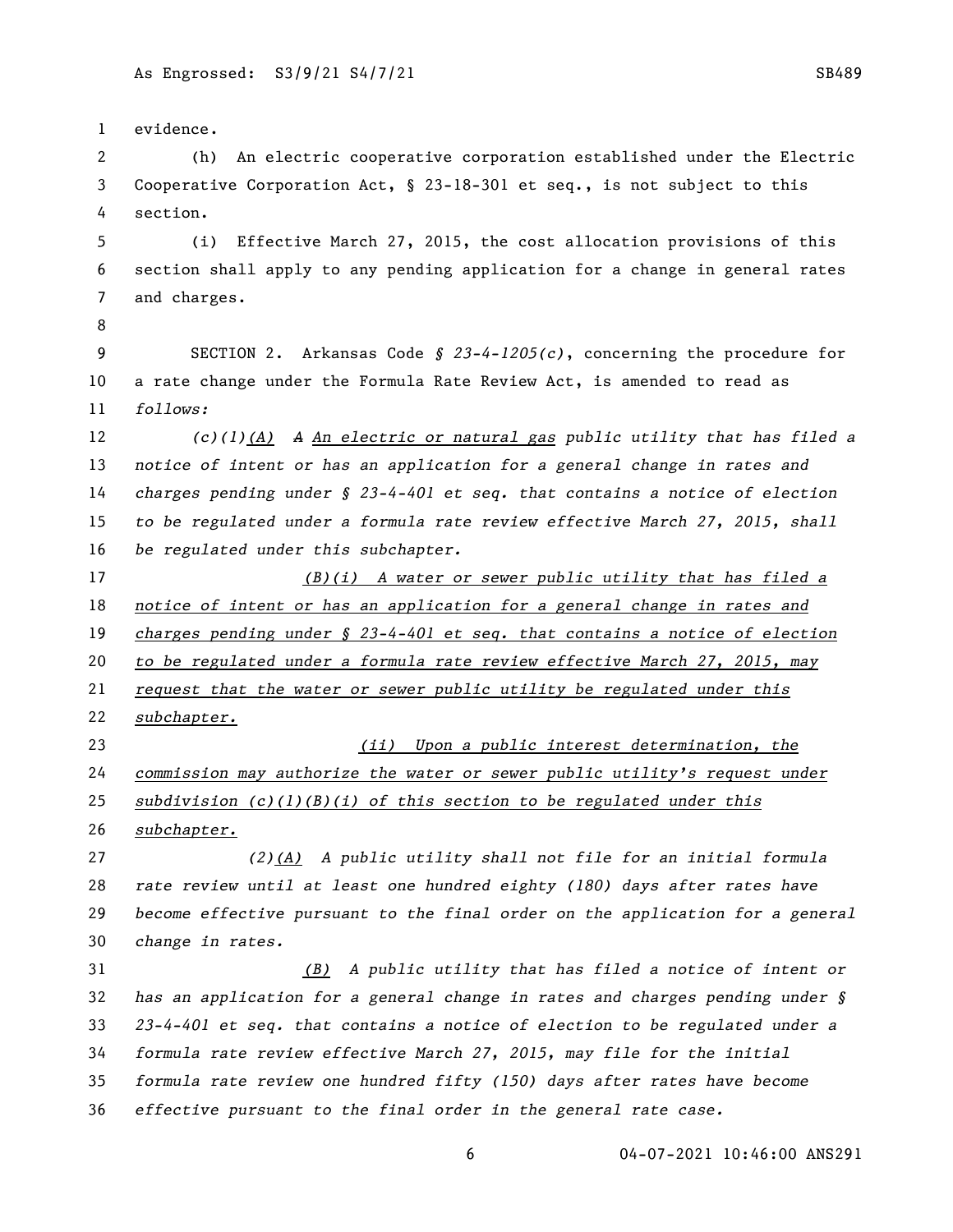| 1            | $(3)(A)$ The rates that are approved in the application for a                 |
|--------------|-------------------------------------------------------------------------------|
| $\mathbf{2}$ | general change in rates and charges shall remain in effect during the formula |
| 3            | rate review term under § 23-4-1208, subject to the rate adjustments under     |
| 4            | this subchapter.                                                              |
| 5            | (B)<br>As part of an extension of the initial five-year term                  |
| 6            | of a formula rate review under § 23-4-1207(d) and § 23-4-1208(a)(3), for an   |
| 7            | electric utility if the electric utility's class of customers with the        |
| 8            | highest level of consumption per customer that has rates that include a       |
| 9            | demand component, any successors to such a class, as they existed on January  |
| 10           | 1, 2021, has an annual usage for the class as a whole in excess of five       |
| 11           | million megawatt hours (5,000,000 MWh), the commission shall, and for all     |
| 12           | other utilities the commission may approve changes to the rate design within  |
| 13           | an individual customer class consistent with § 23-4-422(b)(1).                |
| 14           |                                                                               |
| 15           | SECTION 3. Arkansas Code § 23-4-1206 is amended to read as follows:           |
| 16           | 23-4-1206. Formula rate review - Required information.                        |
| 17           | (a) A formula rate review mechanism approved by the Arkansas Public           |
| 18           | Service Commission shall specify the minimum information required with each   |
| 19           | annual rate review filing.                                                    |
| 20           | (b) Annual formula rate review filings under an approved formula rate         |
| 21           | review mechanism shall be developed using the formula rate review test period |
| 22           | designated by the public utility under $\S$ 23-4-1205(a)(2).                  |
| 23           | (c) $(1)$ Annual formula rate review filings shall be prepared consistent     |
| 24           | with the commission's Arkansas Public Service Commission's order on the       |
| 25           | public utility's application for a general change in rates and charges.       |
| 26           | (2) In the case of a formula rate review test period that uses a              |
| 27           | test period based on a projected year, an electing public utility may support |
| 28           | any portion of the electing public utility's projected data through the use   |
| 29           | of information that relies on historical averages.                            |
| 30           | (d) Any costs disallowed by the eommission Arkansas Public Service            |
| 31           | Commission in its order on the public utility's application for a general     |
| 32           | change in rates and charges shall not be eligible for recovery under a        |
| 33           | formula rate review mechanism.                                                |
| 34           | (e)(1) If a formula rate review test period utilizes projected data           |
| 35           | under § 23-4-406 or a projected year, rate changes under § 23-4-1207 shall    |
| 36           | include an adjustment to net any differences between the prior formula rate   |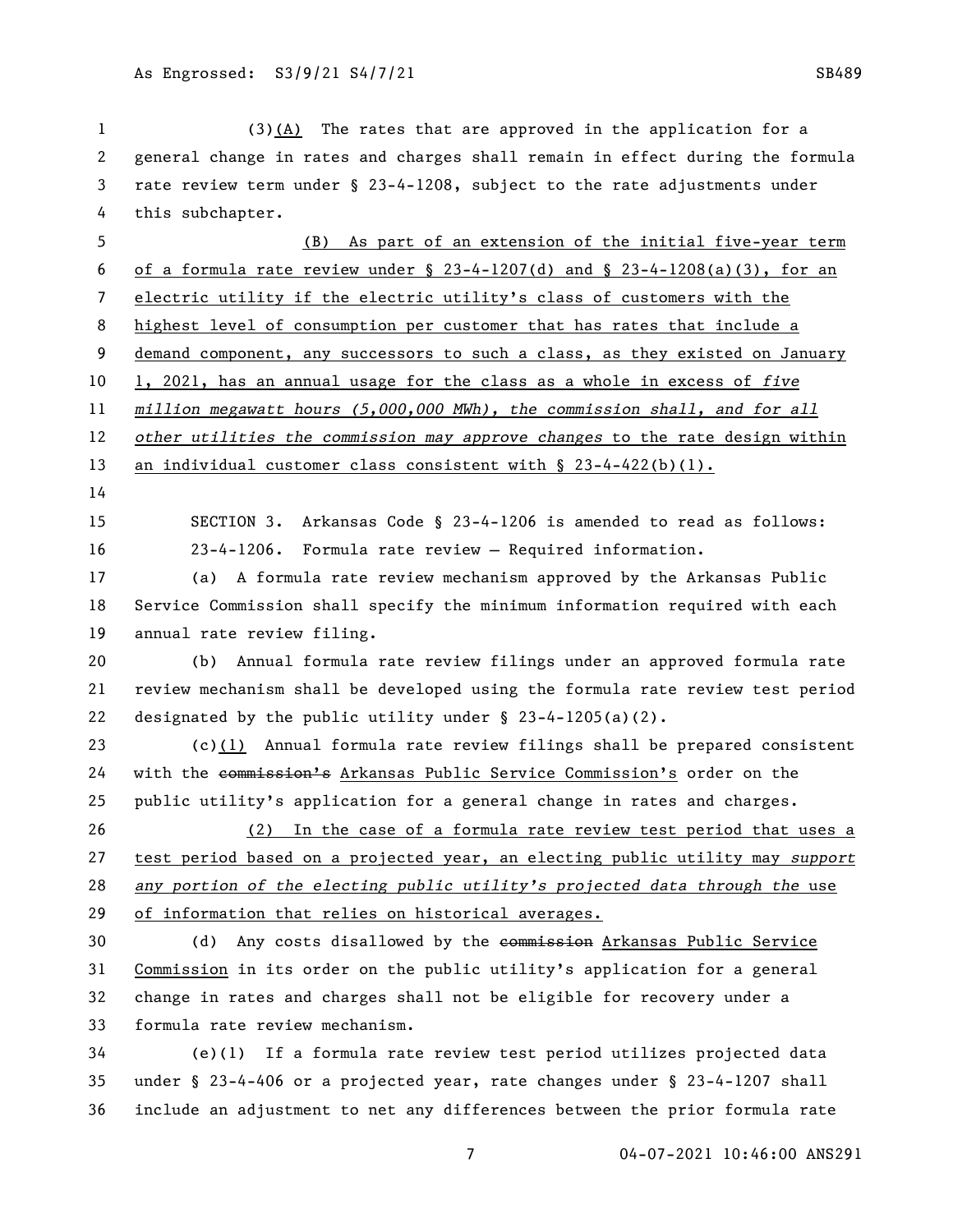review test period change in revenue and the actual historical year change in revenue for that same year. (2) A public utility shall report any differences between the prior formula rate review test period change in revenue and the historical year change in revenue for the same year. (3) Netting shall not begin until a public utility has accumulated a full twelve (12) months of a historical year to prepare a report. (4)(A) When calculating the adjustment to net any differences under subdivision (e)(1) of this section, the Arkansas Public Service Commission shall include the actual historical year change in revenue for a historical year, which shall be determined as follows: (i) For the purpose of including all of the elements of the change of revenue in calculating an adjustment to net any differences under subdivision (e)(1) of this section, the Arkansas Public Service Commission shall ensure that the revenue received for the historical year shall be composed of: (a) Prior formula rate review test period changes in revenue; (b) Netting revenue from a prior formula rate review test period; and (c) In order to isolate the change in revenue for the corresponding prior projected year being netted, prior projected year revenue for the year being netted; and (ii) The Arkansas Public Service Commission shall calculate an adjustment to net any differences under subdivision (e)(1) of this section by calculating the differences between the prior formula rate review test period changes in revenue and the prior projected year revenue for the year being netted. (B) If the prior formula rate review test period change in revenue being netted was limited by § 23-4-1207(d)(2), the Arkansas Public Service Commission shall ensure that the revenue recovered shall be either: (i) Applied first to any revenue amounts remaining from the prior approved formula rate review test periods specified in 35 subdivision (e)(4)(A) of this section, second to the netting adjustment 36 specified in subdivision (e) $(4)(A)$  of this section, and last to the prior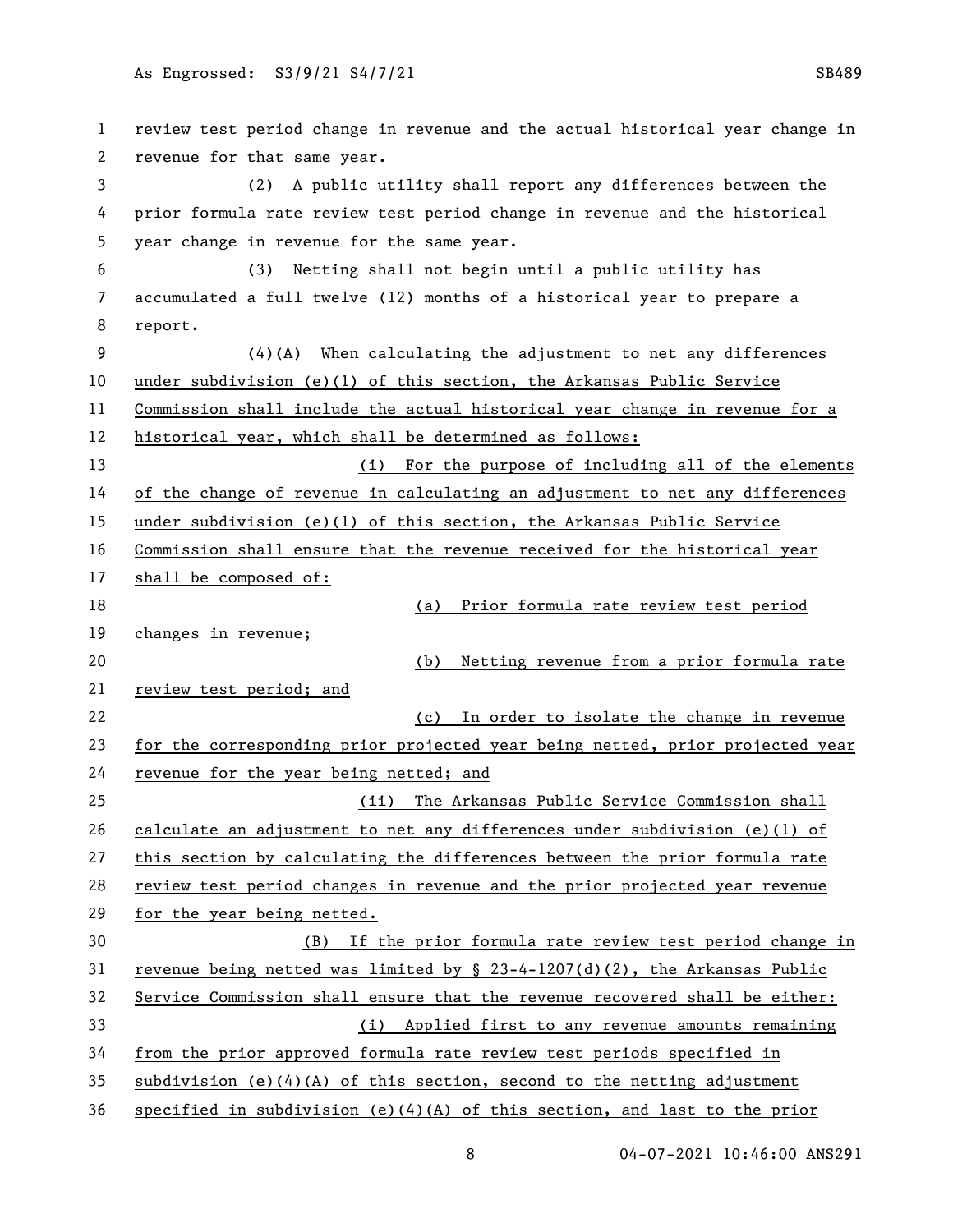| 1              | projected year revenue for the year being netted specified in subdivision       |
|----------------|---------------------------------------------------------------------------------|
| 2              | $(e)(4)(A)$ of this section; or                                                 |
| 3              | Proportioned by:<br>(ii)                                                        |
| 4              | Calculating the sum of:<br>(a)                                                  |
| 5              | The revenue adjustment amount<br>(1)                                            |
| 6              | determined under § 23-4-1207(b); and                                            |
| $\overline{7}$ | (2)<br>The netting adjustment determined                                        |
| 8              | under subdivision (e)(2) of this section and this subdivision (e)(4);           |
| 9              | Calculating the percentage of the sum<br>(b)                                    |
| 10             | represented by:                                                                 |
| 11             | (1)<br>The revenue adjustment amount                                            |
| 12             | determined under $\S$ 23-4-1207(b); and                                         |
| 13             | (2)<br>The netting adjustment determined                                        |
| 14             | under subdivision (e)(2) of this section and this subdivision (e)(4); and       |
| 15             | (c) Applying the percentages calculated in                                      |
| 16             | $subdivision (e)(4)(B)(ii)(b) of this section to the actual historical year$    |
| 17             | change in revenue for that same year.                                           |
| 18             | (C)(i) For the initial term of a formula rate review                            |
| 19             | mechanism approved and in effect on or before March 15, 2021, a public          |
| 20             | utility may choose to apply either subdivision (e)(4)(B)(i) or subdivision      |
| 21             | $(e)(4)(B)(ii)$ of this section for the term of an approved formula rate review |
| 22             | approved under § 23-4-1208(a)(1).                                               |
| 23             | (ii) The Arkansas Public Service Commission shall                               |
| 24             | authorize the public utility to use the chosen methodology.                     |
| 25             | (iii) Except as provided in subdivisions (e)(4)(D)                              |
| 26             | and (E) of this section, the authorized methodology shall remain in effect.     |
| 27             | During the final year of the initial five-year term of<br>(D)                   |
| 28             | any formula rate review mechanism approved and in effect before March 15,       |
| 29             | 2021, that uses a test period based upon a projected year, the public utility   |
| 30             | shall follow subdivision $(e)(4)(B)(ii)$ of this section.                       |
| 31             | (E)(i) During any five-year extension term of a formula                         |
| 32             | rate review mechanism that uses a test period based upon a projected year,      |
| 33             | the public utility shall propose, and the Arkansas Public Service Commission    |
| 34             | shall authorize, a public utility to follow subdivision $(e)(4)(B)(ii)$ of this |
| 35             | section for the five-year extension of the term of the formula rate review      |
| 36             | mechanism.                                                                      |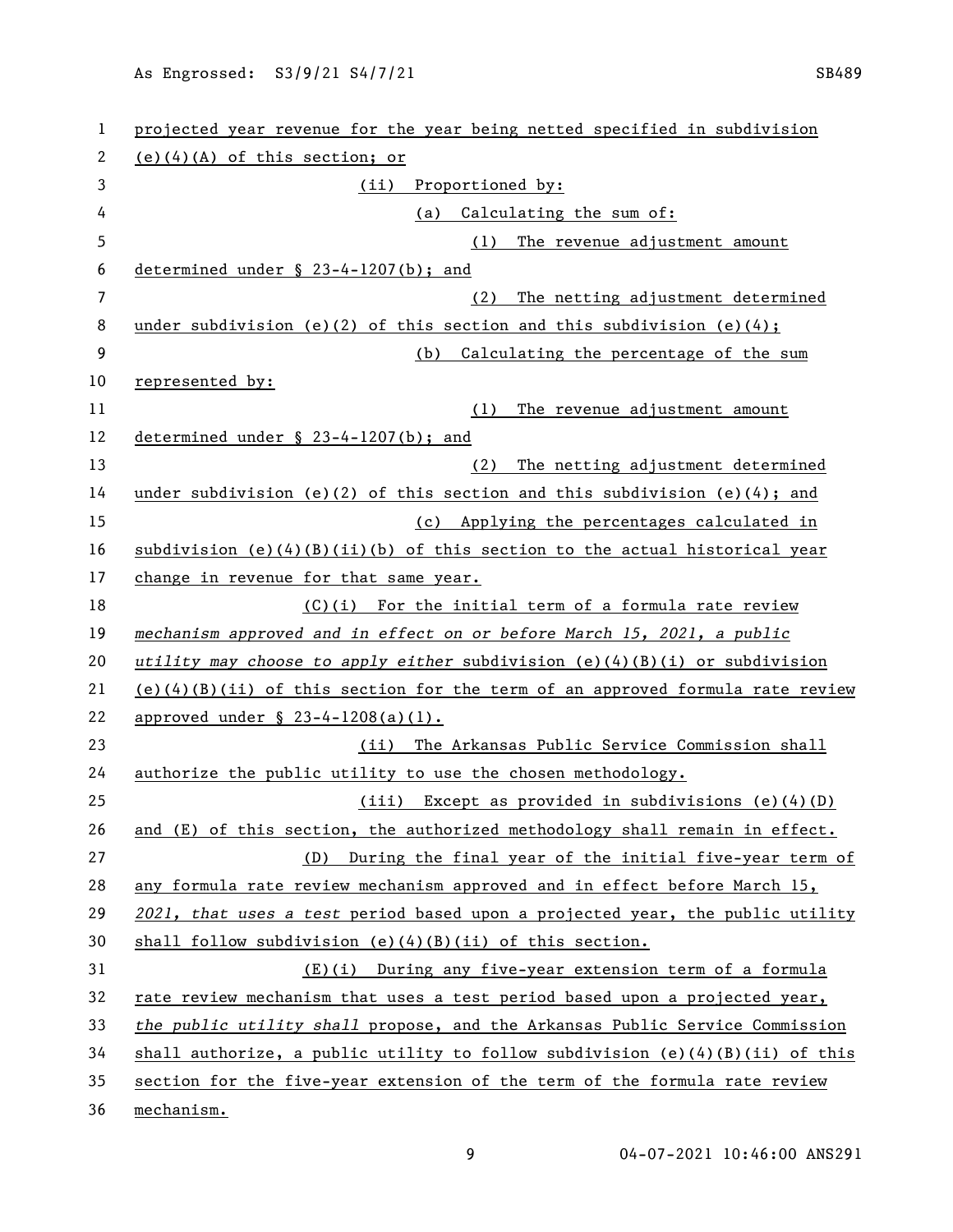| 1  | (ii) For any formula rate review mechanism that uses                            |
|----|---------------------------------------------------------------------------------|
| 2  | a test period based upon a projected year and has an initial term that          |
| 3  | commences after January 1, 2021, the public utility shall follow subdivision    |
| 4  | $(e)(4)(B)(ii)$ of this section for the initial five-year term of the formula   |
| 5  | rate review mechanism.                                                          |
| 6  | The public utility shall submit documentation fully supporting all<br>(f)       |
| 7  | calculations and adjustments as required by the rules of the commission         |
| 8  | Arkansas Public Service Commission.                                             |
| 9  | $(g)(1)$ A Except as provided in subdivision $(g)(4)$ of this section and       |
| 10 | $\S$ 23-4-1208(a)(2)(A)(ii) and (5), a public utility or any other party to the |
| 11 | proceeding subject to the commission's Arkansas Public Service Commission's     |
| 12 | rules and procedures may propose additional adjustments that are based on       |
| 13 | factors unique to the public utility.                                           |
| 14 | The Arkansas Public Service Commission shall not make any<br>(2)                |
| 15 | adjustments to the rates that are approved in the application for a general     |
| 16 | change in rates and charges during the formula rate review term except for      |
| 17 | <u>those made under <math>\frac{23-4-1205(c)}{3(b)}</math>.</u>                 |
| 18 | (3) If a public utility has designated its formula rate review                  |
| 19 | test period as based on a projected year under $\S$ 23-4-1205(a)(2), the public |
| 20 | utility shall be allowed to recover its allowance for funds used during         |
| 21 | construction that is determined according to the uniform system of accounts     |
| 22 | adopted by the Arkansas Public Service Commission and any applicable            |
| 23 | accounting guidance issued by the Federal Energy Regulatory Commission and      |
| 24 | conforms with generally accepted accounting principles, through rates           |
| 25 | developed using a projected year.                                               |
| 26 | Unless the Arkansas Public Service Commission finds that it<br>(4)              |
| 27 | is in the public interest and makes specific findings in support, the           |
| 28 | Arkansas Public Service Commission shall not approve any adjustments or         |
| 29 | changes to the formula rate review filings that are inconsistent with the       |
| 30 | findings in the Arkansas Public Service Commission's order on the public        |
| 31 | utility's application for a general change in rates or charges, including a     |
| 32 | review of all of the components of a public utility's books and records,        |
| 33 | including the balance sheet and income statement accounts as were included in   |
| 34 | the findings in the Arkansas Public Service Commission's order on the public    |
| 35 | utility's application for a general change in rates or charges, and shall       |
| 36 | continue to treat those items in a manner consistent with the findings in the   |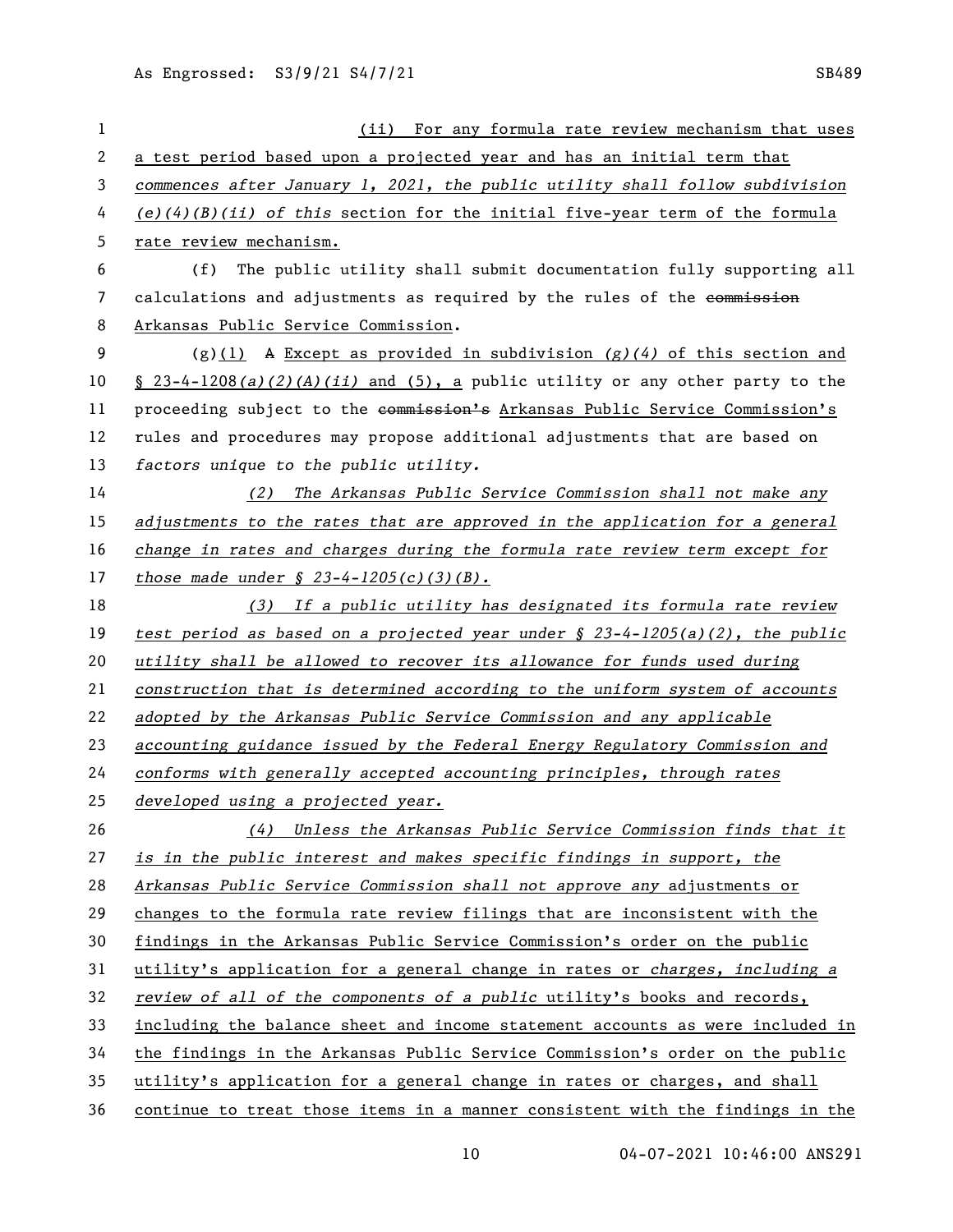| $\mathbf{1}$ | Arkansas Public Service Commission's order on the public utility's most         |
|--------------|---------------------------------------------------------------------------------|
| 2            | recent application for a general change in rates or charges, except that an     |
| 3            | adjustment shall not be approved under this subsection that is inconsistent     |
| 4            | with other provisions of this chapter.                                          |
| 5            |                                                                                 |
| 6            | SECTION 4. Arkansas Code § 23-4-1207(d), concerning the formula for             |
| 7            | adjustments under the Formula Rate Review Act, is amended to read as follows:   |
| 8            | $(d)(1)(A)$ The total change in the formula rate review mechanism               |
| 9            | revenue level shall be allocated to each applicable rate schedule based on an   |
| 10           | equal percentage of the base rate revenue used in the development of rates in   |
| 11           | the Arkansas Public Service Commission's order addressing the public            |
| 12           | utility's last application for a general change in rates and charges.           |
| 13           | (B) As part of an extension of the five-year term of a                          |
| 14           | formula rate review under $\S$ 23-4-1208(a)(3), for an electric utility if the  |
| 15           | electric utility's class of customers with the highest level of consumption     |
| 16           | per customer that has rates that include a demand component, and any            |
| 17           | successors to such a class, as they existed on January 1, 2021, has an annual   |
| 18           | usage for the class as a whole in excess of five million megawatt hours         |
| 19           | (5,000,000 MWh), the commission shall, and for all other utilities the          |
| 20           | commission may, adjust the cost allocation, with respect to the total change    |
| 21           | in the formula rate review mechanism revenue level under subdivision            |
| 22           | $(d)(1)(A)$ of this section, to each applicable rate schedule consistent with § |
| 23           | $23-4-422(b)(2)$ and § 23-4-422(d)(2) and using the public utility's most       |
| 24           | recent cost of service that was submitted under the terms of the public         |
| 25           | utility's formula rate review mechanism.                                        |
| 26           | The public utility shall file the resulting rate<br>(C)                         |
| 27           | schedules as part of any formula rate review compliance filing.                 |
| 28           | (2)<br>The total amount of a revenue increase or decrease for each              |
| 29           | rate class shall not exceed four percent (4%) of each rate class's total        |
| 30           | revenue for the twelve (12) calendar months preceding the formula rate review   |
| 31           | test period.                                                                    |
| 32           |                                                                                 |
| 33           | SECTION 5. Arkansas Code § 23-4-1208 is amended to read as follows:             |
| 34           | 23-4-1208. Term - Formula rate review.                                          |
| 35           | The term of any formula rate review approved by the Arkansas<br>(a)(1)          |
| 36           | Public Service Commission shall not exceed five (5) years from the date of      |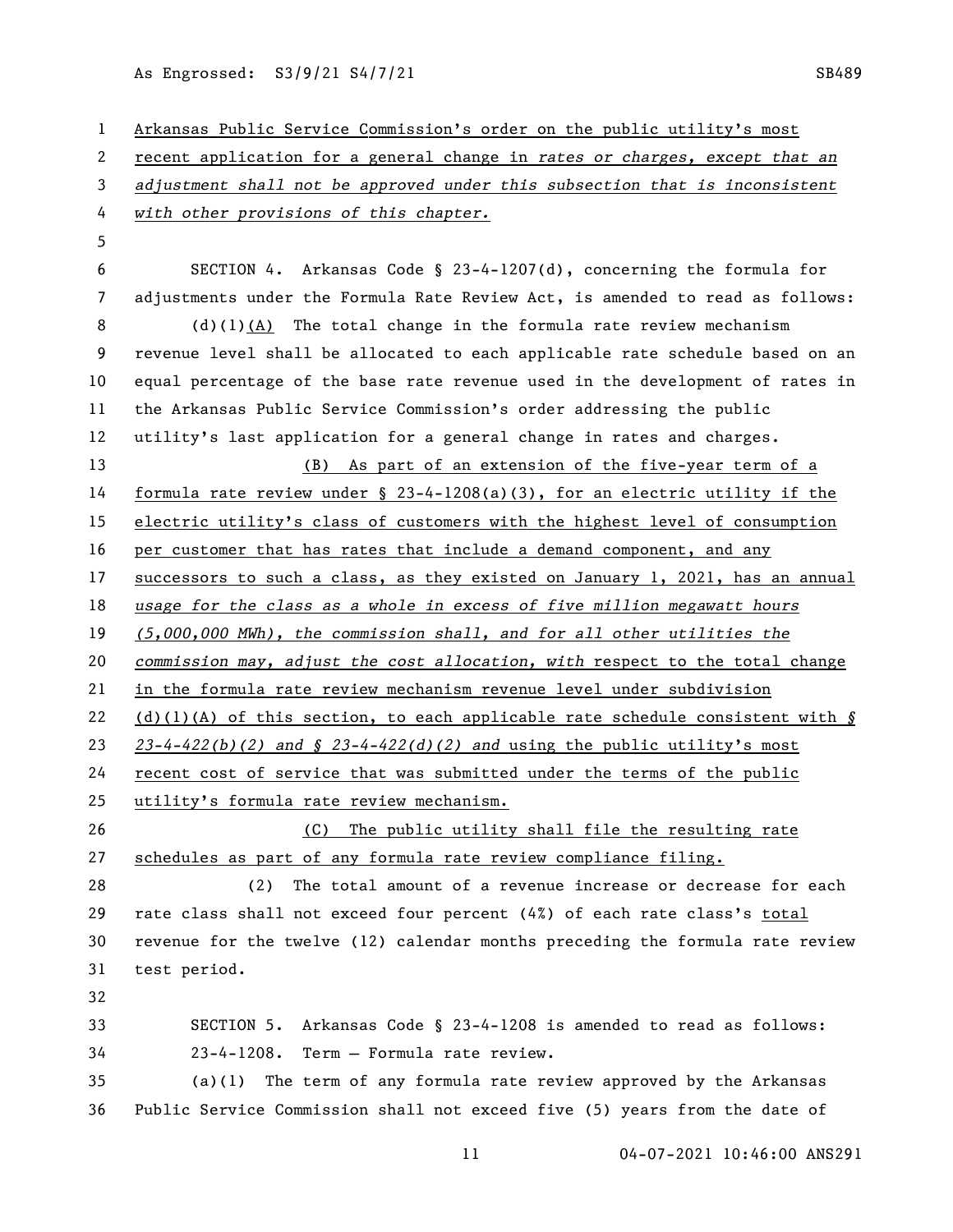the commission's final order on the application by the public utility for a general change in rates and charges. (2)(A)(i) Upon a determination that it is in the public interest, a public utility may request and the commission may extend the term of the formula rate review mechanism by a period of no more than five (5) *years beyond the initial term. (ii) Except as provided in subdivision (a)(2)(A)(iii) of this section, as part of granting any extension of the initial term of a formula rate mechanism, the public utility may propose and the commission may make the following adjustments, consistent with this subchapter and other applicable statutory provisions for a public utility or any other party to a proceeding subject to the commission's jurisdiction that may be proposed, and the commission may approve: (a) Reasonable and necessary revisions to the formula rate plan mechanism proposed by the parties that are necessary to ensure that the mechanism is consistent with the public interest but that do not materially change the provisions of the formula rate plan mechanism; and (b) An increase or decrease to the utility's authorized return on equity by no more than ten (10) basis points based upon consideration of* § *23-4-410(c)-(e), including making any required findings. (iii) For an electric utility if the electric* utility's class of customers with the highest level of consumption per 23 customer that has rates that include a demand component, and any successors to such a class, as they existed on January 1, 2021, has an annual usage for *the class as a whole in excess of five million megawatt hours (5,000,000 MWh): (a) An electric utility may request, and the commission shall approve, an extension of the term of the formula rate review mechanism by a period of five (5) years beyond the initial five-year term, provided the request is made on or before March 15, 2021; and (b) Any requests for an extension of the initial term of a formula rate plan mechanism made after March 15, 2021, shall be subject to subdivision (a)(2)(A)(i) of this section. (B) As part of any extension of the initial term of a* formula rate review, for an electric utility if the electric utility's class of customers with the highest level of consumption per customer that has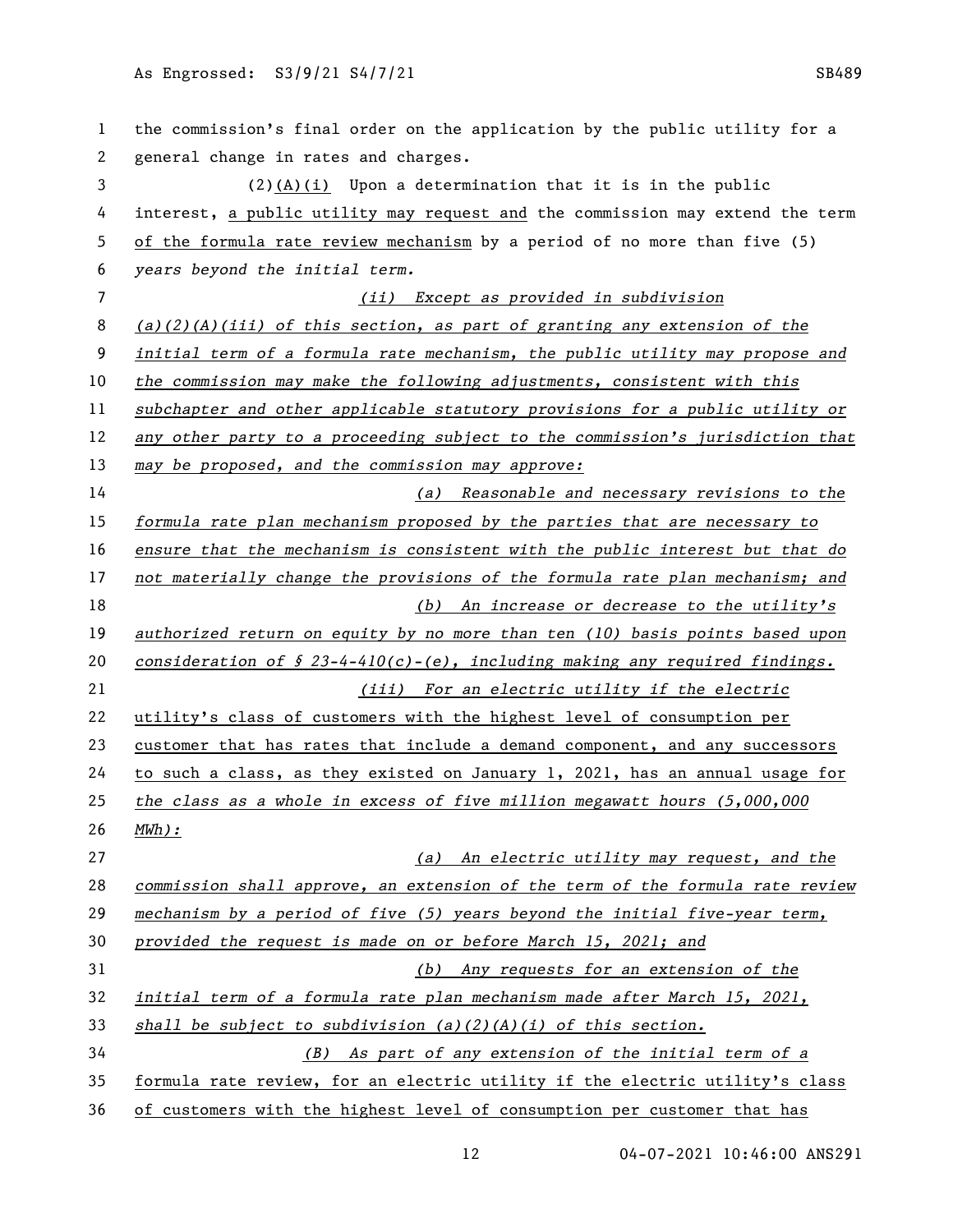| $\mathbf{1}$ | rates that include a demand component, and any successors to such a class, as            |
|--------------|------------------------------------------------------------------------------------------|
| 2            | they existed on January 1, 2021, has an annual usage for the class as a whole            |
| 3            | in excess of five million megawatt hours $(5,000,000)$ MWh), the commission              |
| 4            | shall adjust the cost allocation of any adjustment with respect to the total             |
| 5            | change in the formula rate review mechanism revenue level under $\S$ 23-4-               |
| 6            | 1207(d) to each applicable rate schedule consistent with $\S$ 23-4-422(b)(2) and         |
| 7            | $\frac{1}{2}$ 23-4-422(d)(2) using the public utility's most recent cost of service that |
| 8            | was submitted under the terms of the public utility's formula rate review                |
| 9            | mechanism, and the public utility shall file with the commission the                     |
| 10           | resulting rate schedules as part of any formula rate review compliance                   |
| 11           | filing.                                                                                  |
| 12           | (C)<br>As part of any extension of the initial term of a                                 |
| 13           | formula rate review mechanism, for an electric utility if the electric                   |
| 14           | utility's class of customers with the highest level of consumption per                   |
| 15           | customer that has rates that include a demand component, and any successors              |
| 16           | to such a class, as they existed on January 1, 2021, has an annual usage for             |
| 17           | the class as a whole in excess of five million megawatt hours $(5,000,000)$              |
| 18           | MWh), the commission shall approve changes to the rate design within an                  |
| 19           | individual customer class under $\S$ 23-4-1205(c)(3)(B) and subject to $\S$ 23-4-        |
| 20           | $422(b)(1)$ using the public utility's most recent cost of service that was              |
| 21           | submitted under the terms of the public utility formula rate review                      |
| 22           | mechanism, and the public utility shall file with the commission the                     |
| 23           | resulting rate schedules as part of any formula rate review compliance                   |
| 24           | filing.                                                                                  |
| 25           | (3) During the five-year term of an extension of any formula                             |
| 26           | rate review mechanism with an initial five-year term approved before March               |
| 27           | 15, 2021, for an electric utility if the electric utility's class of                     |
| 28           | customers with the highest level of consumption per customer that has rates              |
| 29           | that include a demand component, and any successors to such a class, as they             |
| 30           | existed on January 1, 2021, has an annual usage for the class as a whole in              |
| 31           | excess of five million megawatt hours (5,000,000 MWh):                                   |
| 32           | (A)(i) If the commission as part of its order in the                                     |
| 33           | public utility's most recent application for a general change in rates and               |
| 34           | charges under § 23-4-401 et seq. adjusted the cost allocation to each                    |
| 35           | applicable rate schedule under the then-applicable provisions of $\S$ 23-4-422,          |
| 36           | then the commission shall:                                                               |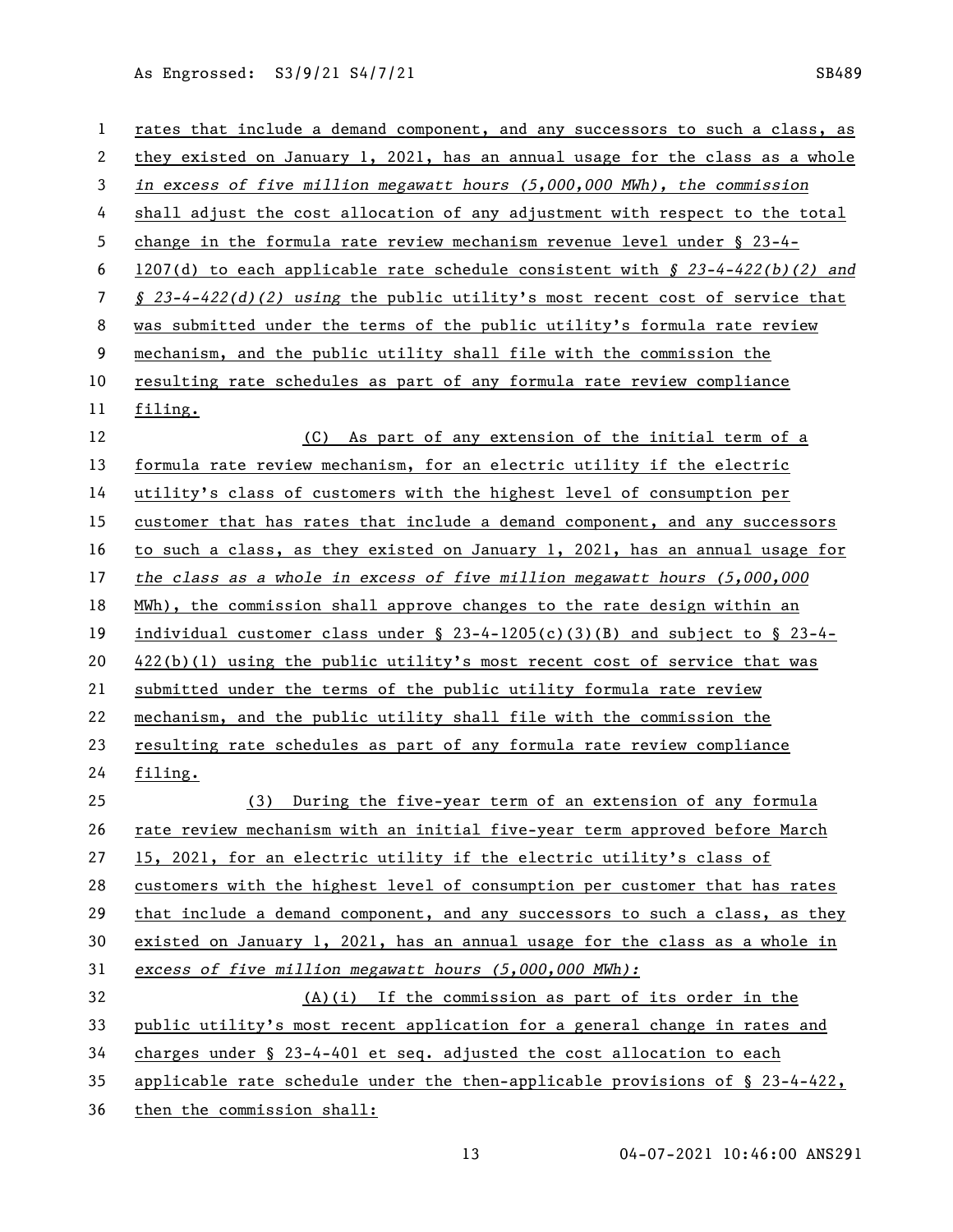| $\mathbf{1}$   | (a) Use a public utility's most recent cost of                               |
|----------------|------------------------------------------------------------------------------|
| 2              | service that was submitted under the terms of the public utility's formula   |
| 3              | rate review mechanism;                                                       |
| 4              | Adjust the revenues recoverable from each<br>(b)                             |
| 5              | class of customers to implement the unadjusted cost allocation in an equal   |
| 6              | annual adjustment over the five-year term of an extension; and               |
| $\overline{7}$ | (c) This subdivision $(a)(3)(A)$ shall be used                               |
| 8              | to adjust the amounts under $\S$ 23-4-1207(d)(1).                            |
| 9              | The commission shall not make any other<br>(ii)                              |
| 10             | adjustments to the amounts under $\S$ 23-4-1207(d);                          |
| 11             | (B) For a public utility's class of customers with the                       |
| 12             | highest level of consumption per customer that has rates with a demand       |
| 13             | component, any decrease in the costs allocated to that class of customers    |
| 14             | under subdivision (a)(3)(A) of this section shall serve to lower the maximum |
| 15             | amount of the revenue increase for that class under $\S$ 23-4-1207(d)(2);    |
| 16             | (C) For a public utility's classes of customers other than                   |
| 17             | the class of customers with the highest level of consumption per customer    |
| 18             | that has rates with a demand component, any increase in the costs allocated  |
| 19             | to those classes of customers as well as any amounts that lower the maximum  |
| 20             | revenue increase for any class of customers under subdivision $(a)(3)(B)$ of |
| 21             | this section shall be included in the adjustment of customer rates for those |
| 22             | classes of customers subject to $\S$ 23-4-1207(d)(2);                        |
| 23             | For a public utility's nonresidential classes of<br>(D)                      |
| 24             | customers that have rates with a demand component other than the class of    |
| 25             | customers with the highest level of consumption per customer that has rates  |
| 26             | with a demand component, the public utility may establish and the commission |
| 27             | shall approve a maximum level of consumption or demand to be eligible for    |
| 28             | service as part of those classes that is lower than the minimum level of     |
| 29             | consumption or demand to be eligible for the class of customers with the     |
| 30             | highest level of consumption per customer that has rates with a demand       |
| 31             | component; and                                                               |
| 32             | (E) If the commission as part of its order in the public                     |
| 33             | utility's most recent application for a general change in rates and charges  |
| 34             | under § 23-4-401 et seq. adjusted the rate design for the class of customers |
| 35             | with the highest level of consumption per customer that has rates with a     |
| 36             | demand component under the then-applicable provisions of § 23-4-422, then:   |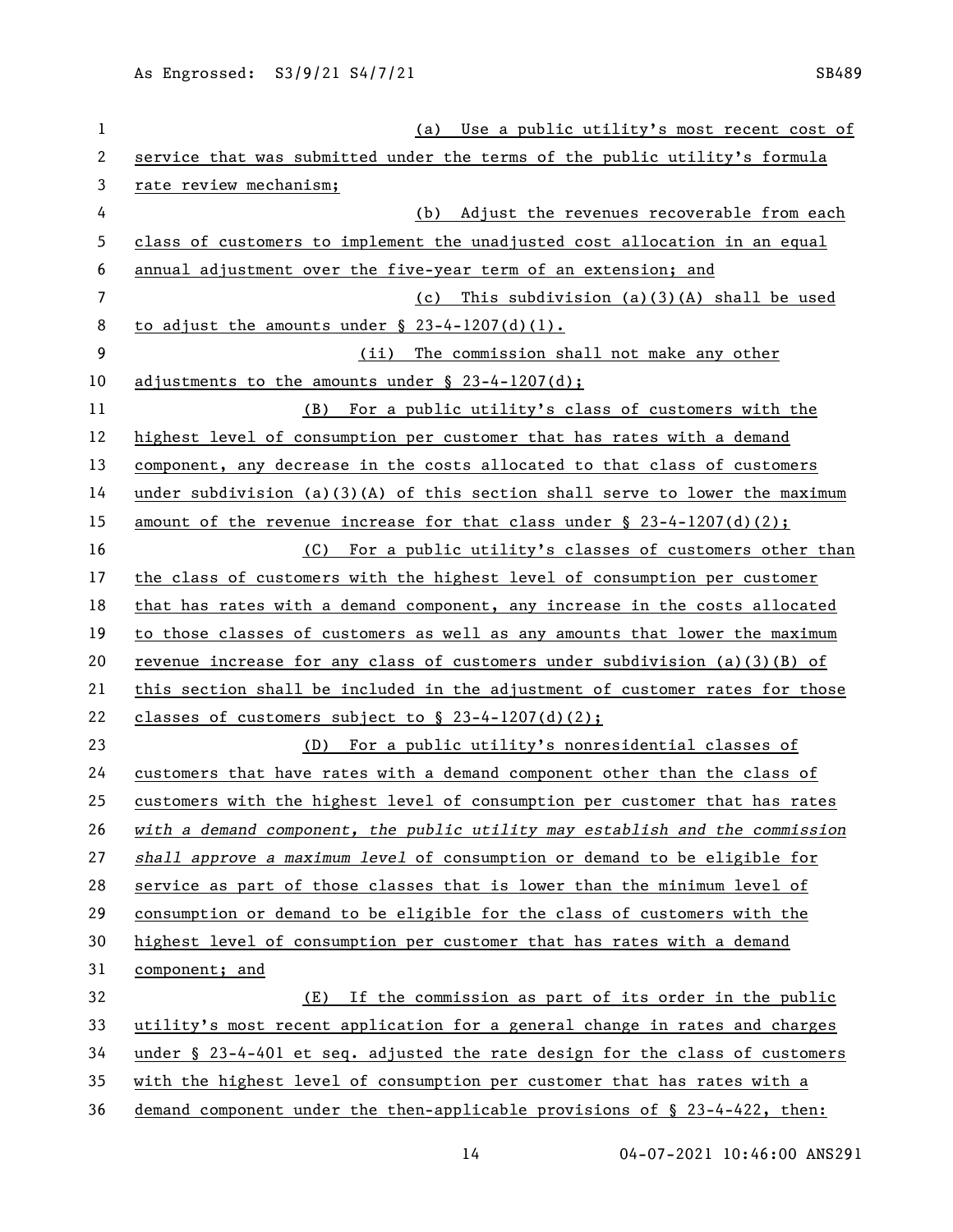| $\mathbf{1}$ | (i) The commission shall approve changes to the rate                             |
|--------------|----------------------------------------------------------------------------------|
| $\mathbf{2}$ | design within an individual customer class under $\S$ 23-4-1205(c)(3)(B) subject |
| 3            | to $\S$ 23-4-422(b)(1) using the utility's most recent cost of service that was  |
| 4            | submitted under the terms of its formula rate review mechanism;                  |
| 5            | (ii) The commission shall modify the rate design                                 |
| 6            | changes required under § 23-4-422(b)(1), § 23-4-1205(c)(3)(B), and this          |
| 7            | subdivision (a)(3), as described in this subdivision $(a)(3)(E)$ ; and           |
| 8            | (iii) The commission shall adjust the rate design to                             |
| 9            | the class of customers with the highest level of consumption per customer,       |
| 10           | which has rates with a demand component in an equal annual adjustment over       |
| 11           | the first three (3) years of the five-year term of an extension, and the         |
| 12           | public utility shall file the resulting rate schedules annually as part of       |
| 13           | any formula rate review compliance filing until the adjustment in this           |
| 14           | $subdivision$ (a)(3)(E)(iii) is fully implemented.                               |
| 15           | (4) During the five-year term of an extension, for an electric                   |
| 16           | public utility with a formula rate review mechanism that uses a test period      |
| 17           | based on a projected year with an initial five-year term and that was            |
| 18           | approved and in effect by the commission before March 15, 2021, for an           |
| 19           | electric utility if the electric utility's class of customers with the           |
| 20           | highest level of consumption per customer that has rates that include a          |
| 21           | demand component, and any successors to such a class, as they existed on         |
| 22           | January 1, 2021, has an annual usage for the class as a whole in excess of       |
| 23           | five million megawatt hours (5,000,000 MWh):                                     |
| 24           | (A) The debt-to-equity ratio, for the purpose of setting                         |
| 25           | rates, shall be fixed at a public utility's actual debt-to-equity ratio          |
| 26           | reflected in the commission order issued on December 11, 2020, addressing the    |
| 27           | annual formula rate review filing during the final year of the initial five-     |
| 28           | year term;                                                                       |
| 29           | If the commission imputes a level of short-term debt<br>(B)                      |
| 30           | for ratemaking purposes, the amount, stated as a percentage, shall not exceed    |
| 31           | the amount included in the capital structure reflected in the commission         |
| 32           | order issued on December 11, 2020, addressing the annual formula rate review     |
| 33           | filing during the final year of the initial five-year term;                      |
| 34           | ((C) The target return rate in effect during the five-year                       |
| 35           | term of the formula rate review mechanism shall be set equal to an amount        |
| 36           | that is ten $(10)$ basis points lower than the target return rate in effect      |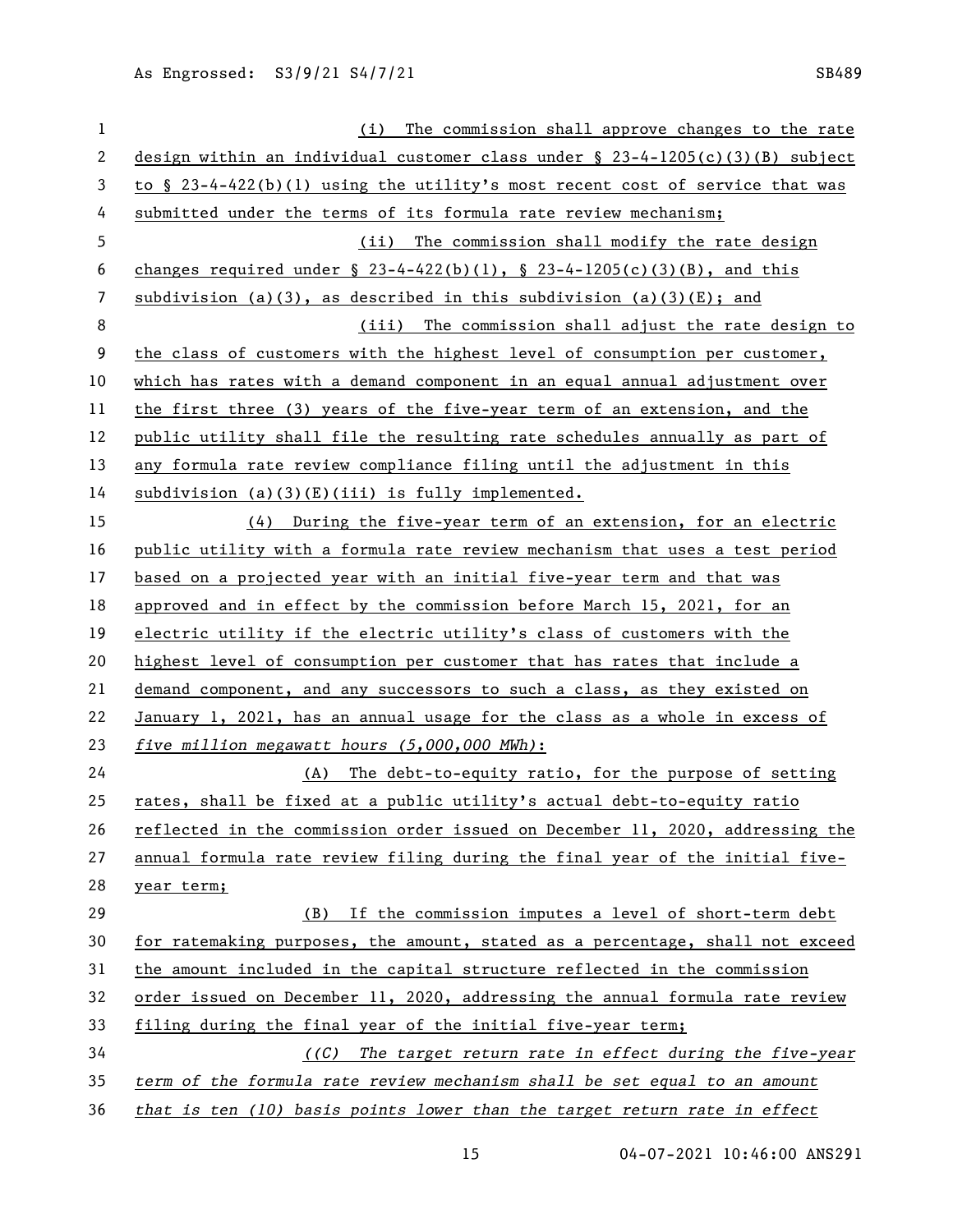| 1                     | during the initial five-year term of the formula rate review mechanism;        |
|-----------------------|--------------------------------------------------------------------------------|
| $\mathbf{2}^{\prime}$ | All other capital structure components, for the<br>(D)                         |
| 3                     | purpose of setting rates as well as all other components of a public           |
| 4                     | utility's books and records, including the balance sheet and income statement  |
| 5                     | accounts, shall be determined consistent with $\S$ 23-4-1206(g); and           |
| 6                     | (E) If the commission imputes any amount for any                               |
| 7                     | liabilities that are reflected in the capital structure for ratemaking         |
| 8                     | purposes, it shall not include any amount stated as a percentage that exceeds  |
| 9                     | the amount stated as a percentage included in the capital structure reflected  |
| 10                    | in the commission order issued on December 11, 2020, addressing the annual     |
| 11                    | formula rate review filing during the final year of the initial five-year      |
| 12                    | term.                                                                          |
| 13                    | During the five-year term of an extension, for an electric<br>(5)              |
| 14                    | public utility with a formula rate review mechanism that uses a test period    |
| 15                    | based on a projected year with an initial five-year term and that was          |
| 16                    | approved and in effect by the commission before March 15, 2021, for an         |
| 17                    | electric utility if the electric utility's class of customers with the         |
| 18                    | highest level of consumption per customer that has rates that include a        |
| 19                    | demand component, and any successors to such a class, as they existed on       |
| 20                    | January 1, 2021, has an annual usage for the class as a whole in excess of     |
| 21                    | five million megawatt hours $(5,000,000)$ MWh), to the extent practicable, the |
| 22                    | public utility shall do the following with respect to providing support for    |
| 23                    | its annual formula rate review evaluation reports during the five-year term    |
| 24                    | of the extension:                                                              |
| 25                    | The public utility shall support the purpose for<br>$(A)$ $(i)$                |
| 26                    | and level of its projected year investments or expenses with those             |
| 27                    | projections based primarily upon historical averages and making specific       |
| 28                    | adjustments to those amounts instead of basing those projections primarily on  |
| 29                    | the public utility's corporate budget.                                         |
| 30                    | (ii) The public utility shall use its four-year                                |
| 31                    | average historical plant balances for enumerated blanket funding projects      |
| 32                    | associated with capital investment that are mandated by law or regulation,     |
| 33                    | customer-driven, or necessary to maintain the reliability of the electric      |
| 34                    | grid as the baseline for the investments going forward, and to complete this,  |
| 35                    | the public utility may categorize investments according to the public          |
| 36                    | utility's primary objective, including mandated work, preapproved projects,    |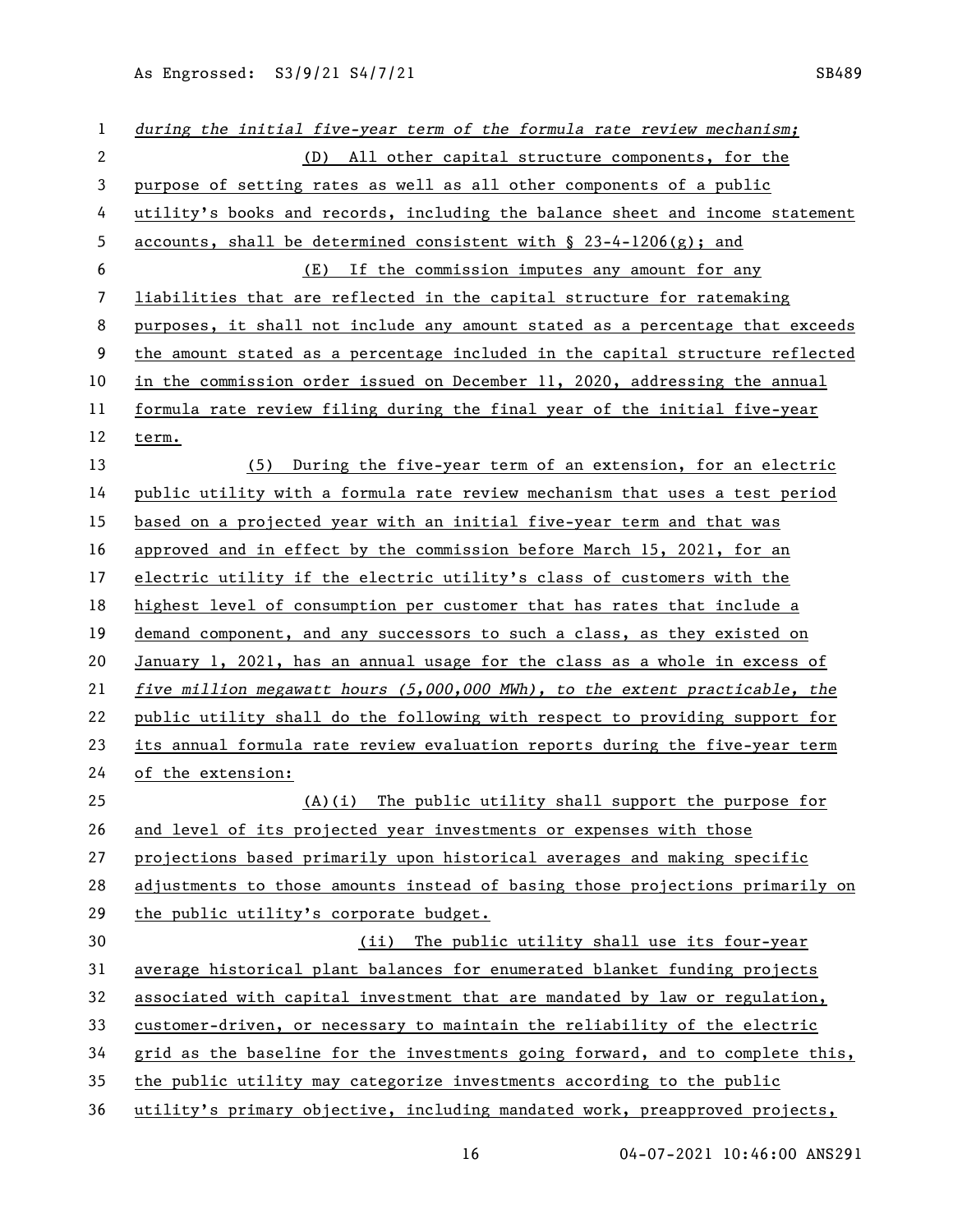| 1  | storm work, and reliability work instead of using the public utility's        |
|----|-------------------------------------------------------------------------------|
| 2  | corporate budget to determine the amount included in the projected year.      |
| 3  | (iii) For any projects that fall outside the                                  |
| 4  | recurring enumerated categories that are based on the historical averaging,   |
| 5  | the public utility shall separately identify, to the extent practicable, each |
| 6  | project and support the project as a specific adjustment to the projected     |
| 7  | year amounts, similar to the presentation of an adjustment made during an     |
| 8  | application for a general change or modification in rates and charges, and to |
| 9  | complete this, the public utility may determine that projects should be       |
| 10 | grouped together when the projects contain a combination of proposed          |
| 11 | investments associated with both baseline reliability and load stability      |
| 12 | projects, such as pole line and circuit inspection programs, and other        |
| 13 | reliability efforts that the public utility plans to undertake in the         |
| 14 | projected year;                                                               |
| 15 | The public utility shall use the four-year historical<br>(B)                  |
| 16 | averages described in subdivision (a)(5)(A)(ii) of this section, except that: |
| 17 | The public utility shall adjust the historical<br>(i)                         |
| 18 | averages upward or downward for specific capital projects and anticipated     |
| 19 | cost increases or decreases that the utility reasonably expects are likely to |
| 20 | occur within the projected year and for which the utility provides additional |
| 21 | support consistent with other filing support thresholds that the commission   |
| 22 | applied to the utility's formula rate review mechanism during its initial     |
| 23 | five-year term; and                                                           |
| 24 | (ii) Expenses related to capital investments that                             |
| 25 | the utility has already explained shall not require separate support,         |
| 26 | including depreciation and property taxes;                                    |
| 27 | (C)(i) The support for the projected year, described in                       |
| 28 | subdivisions (a) $(5)(A)$ and (B) of this section, shall be applied to the    |
| 29 | transmission and generation functional areas to the extent deemed practicable |
| 30 | by the public utility.                                                        |
| 31 | (ii) If not practicable, the public utility shall                             |
| 32 | use reasonable efforts to establish a similar framework to present capital    |
| 33 | investment;                                                                   |
| 34 | The public utility shall use reasonable efforts to<br>(D)                     |
| 35 | develop a similar methodology as described in subdivision $(a)(4)$ of this    |
| 36 | section and this subdivision (a)(5) for projected year expenses; and          |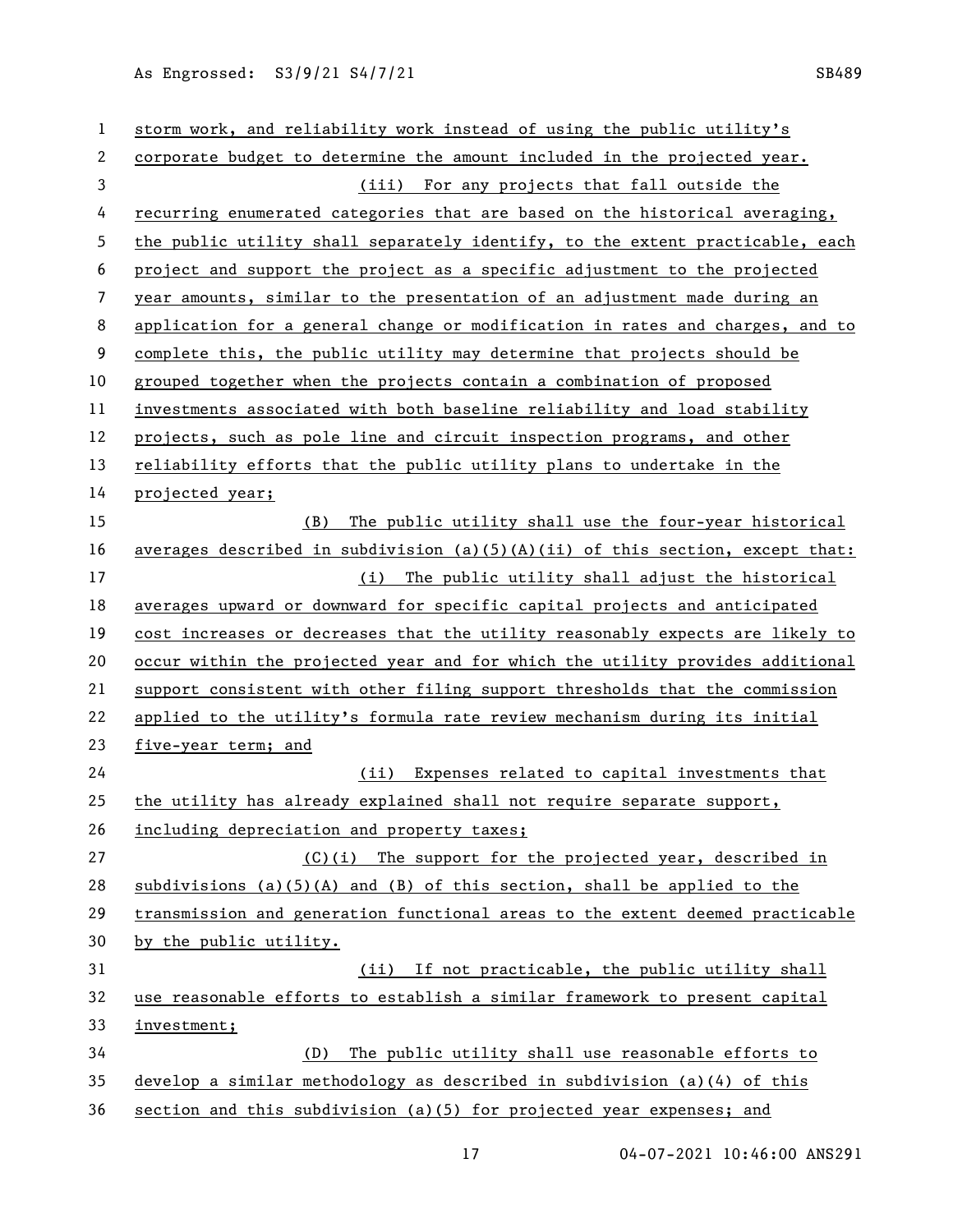| $\mathbf{1}$ | Not less than forty-five (45) days before the public<br>(E)                      |
|--------------|----------------------------------------------------------------------------------|
| 2            | utility's annual evaluation report filing:                                       |
| 3            | The public utility shall make available to the<br>(i)                            |
| 4            | other eligible parties in the formula rate review proceeding information         |
| 5            | regarding the public utility's construction projects and purchases that          |
| 6            | closed to plant during the historical year; and                                  |
| 7            | To the extent reasonably practicable, the<br>(ii)                                |
| 8            | public utility shall provide an overview of its planned distribution projects    |
| 9            | describing the public utility's projected year planned distribution              |
| 10           | unadjusted investment and expenses.                                              |
| 11           | Subdivisions $(a)(4)$ and $(5)$ of this section are subject to<br>(6)            |
| 12           | the applicable accounting and tax requirements, including the normalization      |
| 13           | rules of the Internal Revenue Service as in effect on January 1, 2021, and       |
| 14           | generally acceptable accounting principles.                                      |
| 15           | $(3)$ (7) The rate review mechanism shall continue until all                     |
| 16           | historical years have been netted under $\S$ 23-4-1206(e)(1) and rates have been |
| 17           | adjusted under $\S$ 23-4-1207(c).                                                |
| 18           | (b) $(1)$ A formula rate review shall continue until a final order is            |
| 19           | issued on an application for a general change in rates and charges filed by a    |
| 20           | public utility or an application for a change in general rates and charges       |
| 21           | filed by the public utility as ordered by the commission. The rate review        |
| 22           | mechanism shall continue until all historical years have been netted under §     |
| 23           | $23-4-1206(e)$ (1) and rates have been adjusted under § 23-4-1207(c).            |
| 24           | $(2)$ (A) A public utility may file an application for a change in               |
| 25           | rates and charges under § 23-4-401 et seq. at any time during an extension of    |
| 26           | the term of a formula rate review mechanism.                                     |
| 27           | (B) If the public utility, during the five-year term of an                       |
| 28           | extension, for an electric public utility with a formula rate review             |
| 29           | mechanism that uses a test period based on a projected year with an initial      |
| 30           | five-year term that was approved an in effect by the commission before March     |
| 31           | 15, 2021, for an electric utility whose largest class of customers with the      |
| 32           | highest level of consumption per customer that has rates that include a          |
| 33           | demand component, and any successors to such a class, as they existed on         |
| 34           | January 1, 2021, has an annual usage for the class as a whole in excess of       |
| 35           | five million megawatt hours $(5,000,000)$ MWh), does not file an application for |
| 36           | a change in general rates and charges under § 23-4-401 et seq. under             |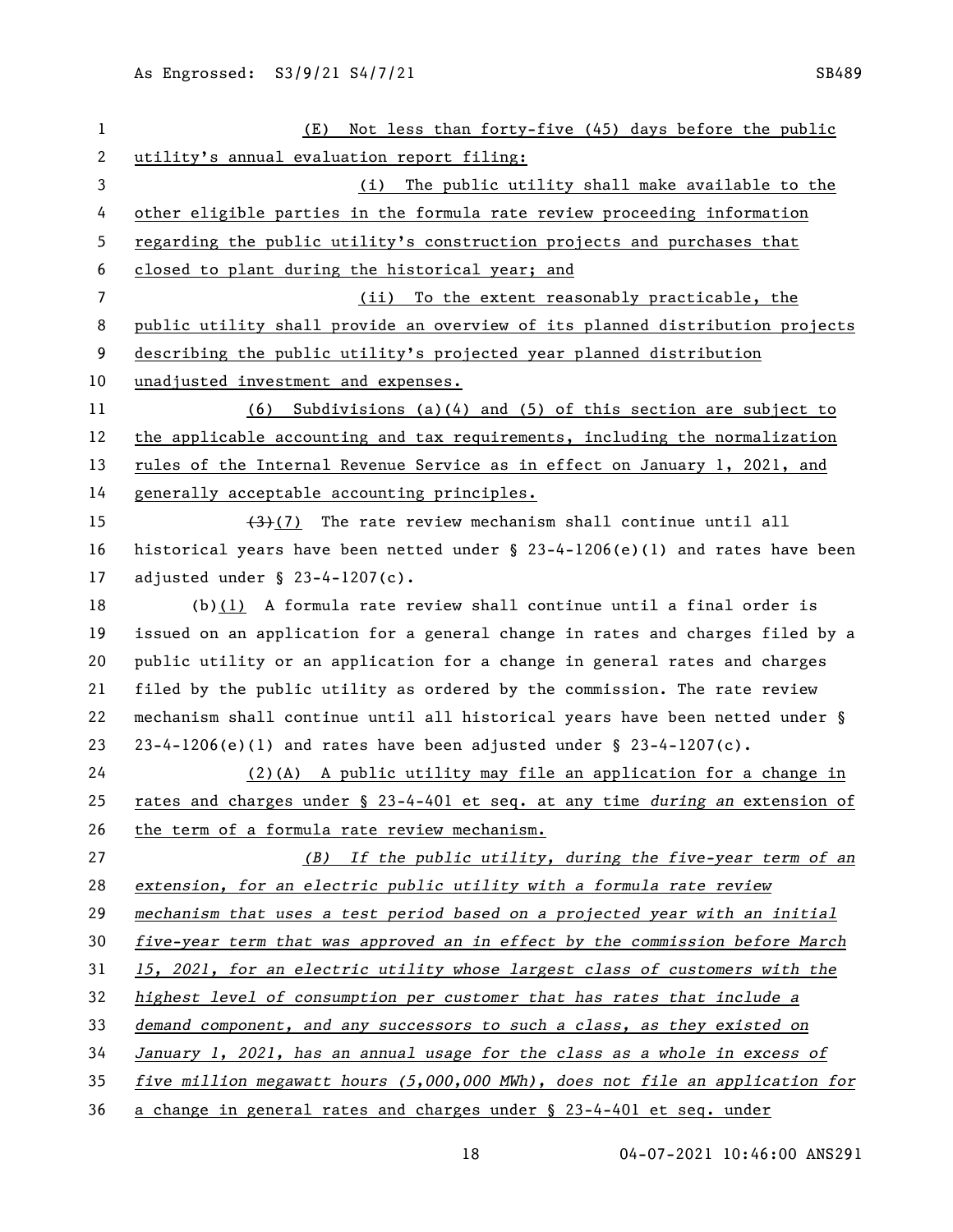| $\mathbf{1}$ | subdivision (b)(2)(A) of this section before the final year of an extension     |
|--------------|---------------------------------------------------------------------------------|
| 2            | term, the electric utility shall do so during the final year of the extension   |
| 3            | of the term of a formula rate review mechanism.                                 |
| 4            | (3) In any application for a change in general rates and charges                |
| 5            | filed during or at the conclusion of the initial term or any extension of the   |
| 6            | term of a formula rate review mechanism that uses a test period based upon a    |
| 7            |                                                                                 |
| 8            | projected year:<br>(A) A public utility's prior designation of a formula rate   |
| 9            | review test period based upon a projected year under $\S$ 23-4-1205(a)(2) shall |
| 10           | not affect the public utility's right to designate a test period to justify     |
| 11           | new rates under § 23-4-406;                                                     |
| 12           | (B) A public utility's formula rate review test period                          |
| 13           | based upon a projected year under $\S$ 23-4-1205(a)(2) may include, at the      |
| 14           | public utility's discretion, all or part of the same historical periods or      |
| 15           | projected periods as those included in a test period to justify new rates       |
| 16           | under § 23-4-406; and                                                           |
| 17           | An application described in this subdivision (b)(3)<br>(C)                      |
| 18           | shall not limit subdivision (b)(l) of this section.                             |
| 19           |                                                                                 |
| 20           | SECTION 6. DO NOT CODIFY. Retroactivity. This act applies to any                |
| 21           | formula rate review approved and in effect under the Formula Rate Review Act,   |
| 22           | § 23-4-1201 et seq., on or before March 15, 2021.                               |
| 23           |                                                                                 |
| 24           | SECTION 7. DO NOT CODIFY. Applicability. This act applies to any                |
| 25           | formula rate review approved and in effect under the Formula Rate Review Act,   |
| 26           | § 23-4-1201 et seq., on or before March 15, 2021.                               |
| 27           |                                                                                 |
| 28           | SECTION 8.<br>EMERGENCY CLAUSE. It is found and determined by the               |
| 29           | General Assembly of the State of Arkansas that investments by public            |
| 30           | utilities that provide utility service in Arkansas are required to provide      |
| 31           | reliable service at reasonable rates, but the costs that drive public utility   |
| 32           | rates are changing; that public utilities need to have procedures that permit   |
| 33           | the rates to change in response to those changing conditions that affect        |
| 34           | costs and address the allocation of costs and design of rates; and that this    |
| 35           | act is immediately necessary to maintain stable rates and to mitigate the       |
| 36           | magnitude of future rate changes by public utilities by clarification of the    |